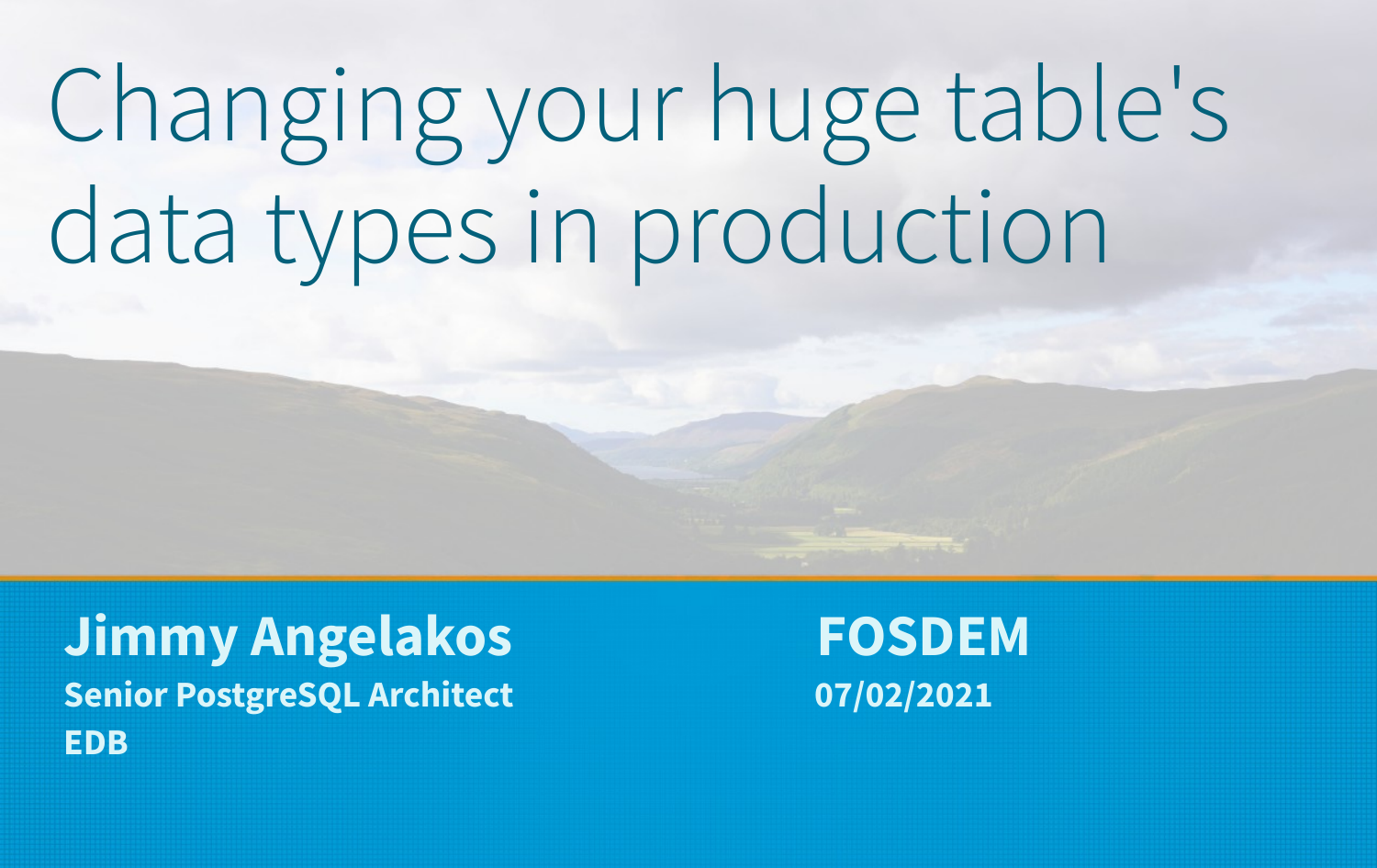## Motivation

- Era of "Big Data"
- PostgreSQL seeing heavier usage
- PostgreSQL performance getting better
- Find your DB facing rapid growth
- Too rapid growth?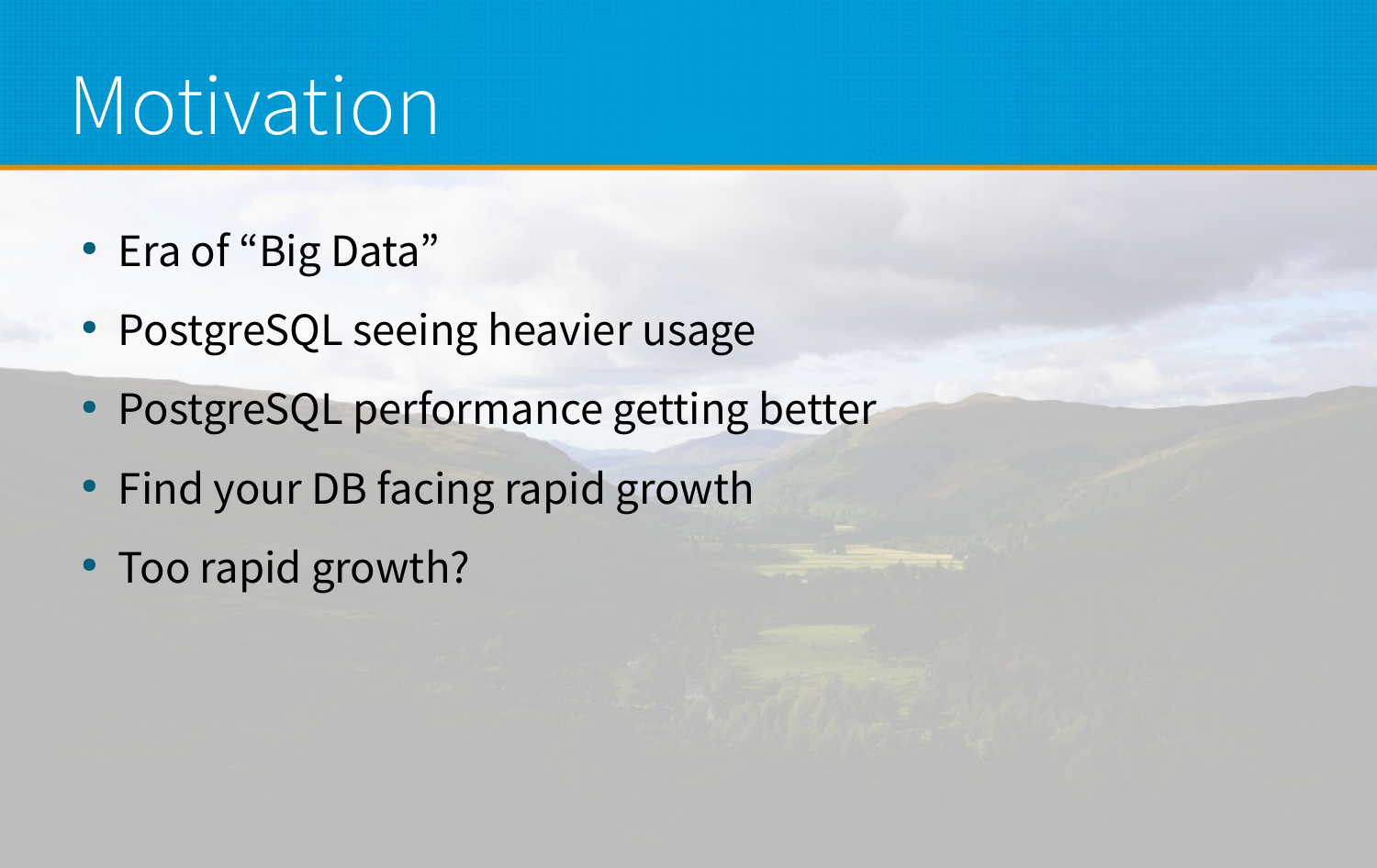## Why change types?

- Incorrect data type
	- $-VARCHAR(42)$  not enough  $\rightarrow$  TEXT
- Non-optimal data type
	- TEXT id '12816750' (9 bytes) vs INTEGER (4 bytes)
- Running out of IDs
	- Max INTEGER is +2,147,483,647
	- Whoops!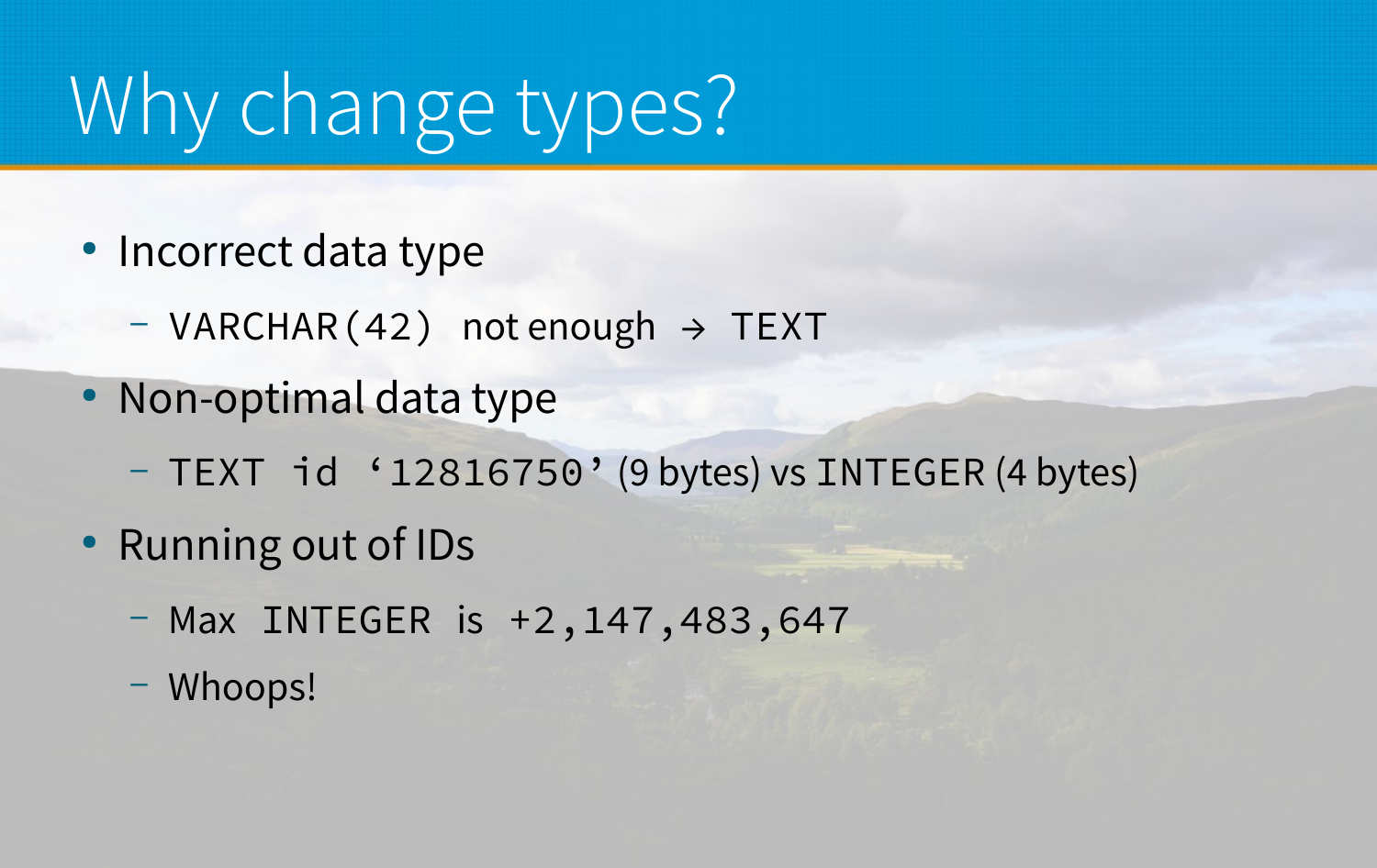## But I can change types!

- Yes, if they are compatible
- "Binary coercible"
	- No conversion function invocation e.g. XML  $\rightarrow$  TEXT (but not TEXT  $\rightarrow$  XML)
- "Binary compatible"
	- Same internal representation e.g. TEXT  $\leftrightarrow$  VARCHAR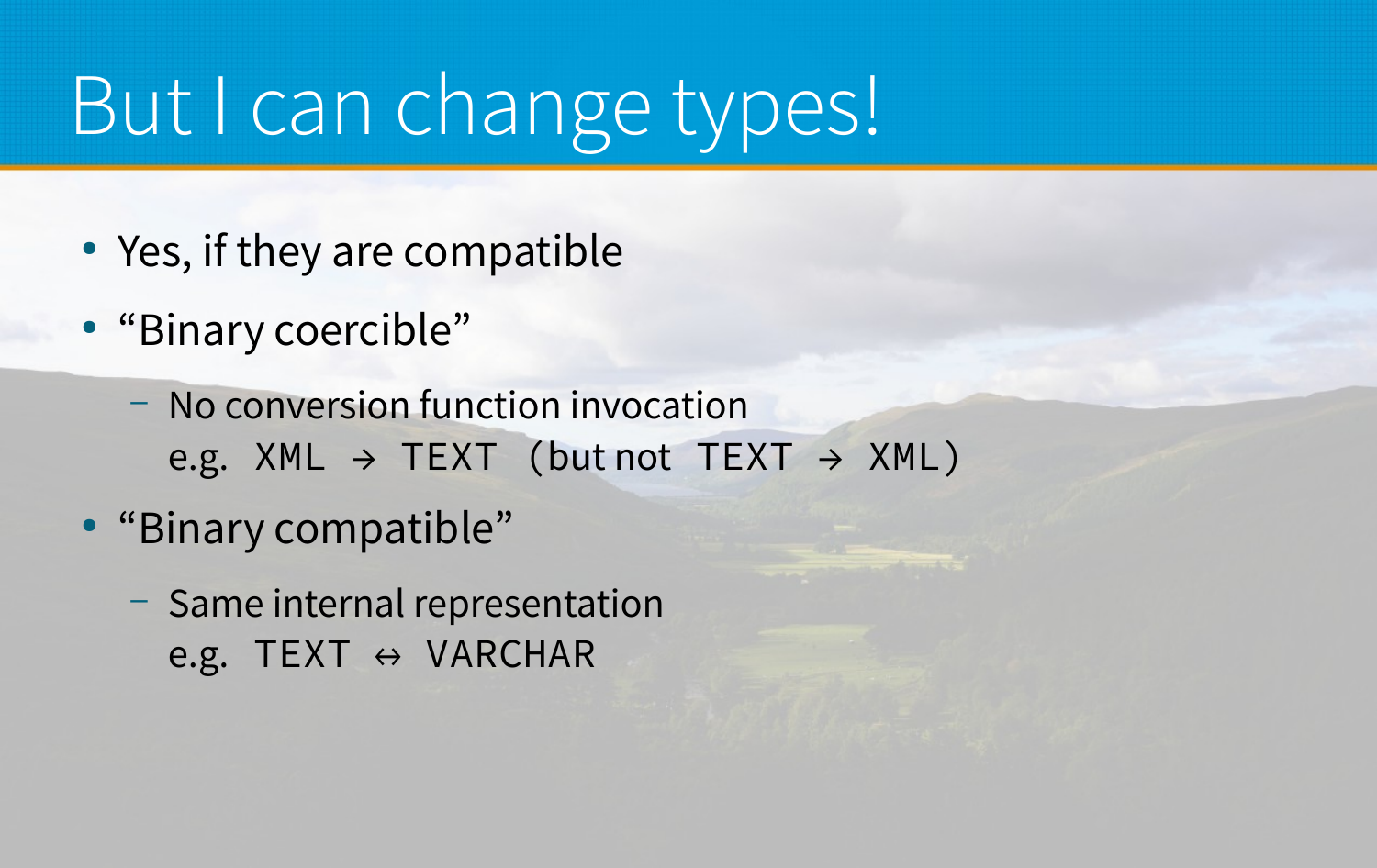## ALTER TABLE ALTER TYPE

- ALTER TABLE ALTER *column\_name* TYPE *data\_type*
- USING expression needed if there is no implicit cast
	- May need to DROP DEFAULT & add a new one after
- Needs index rebuild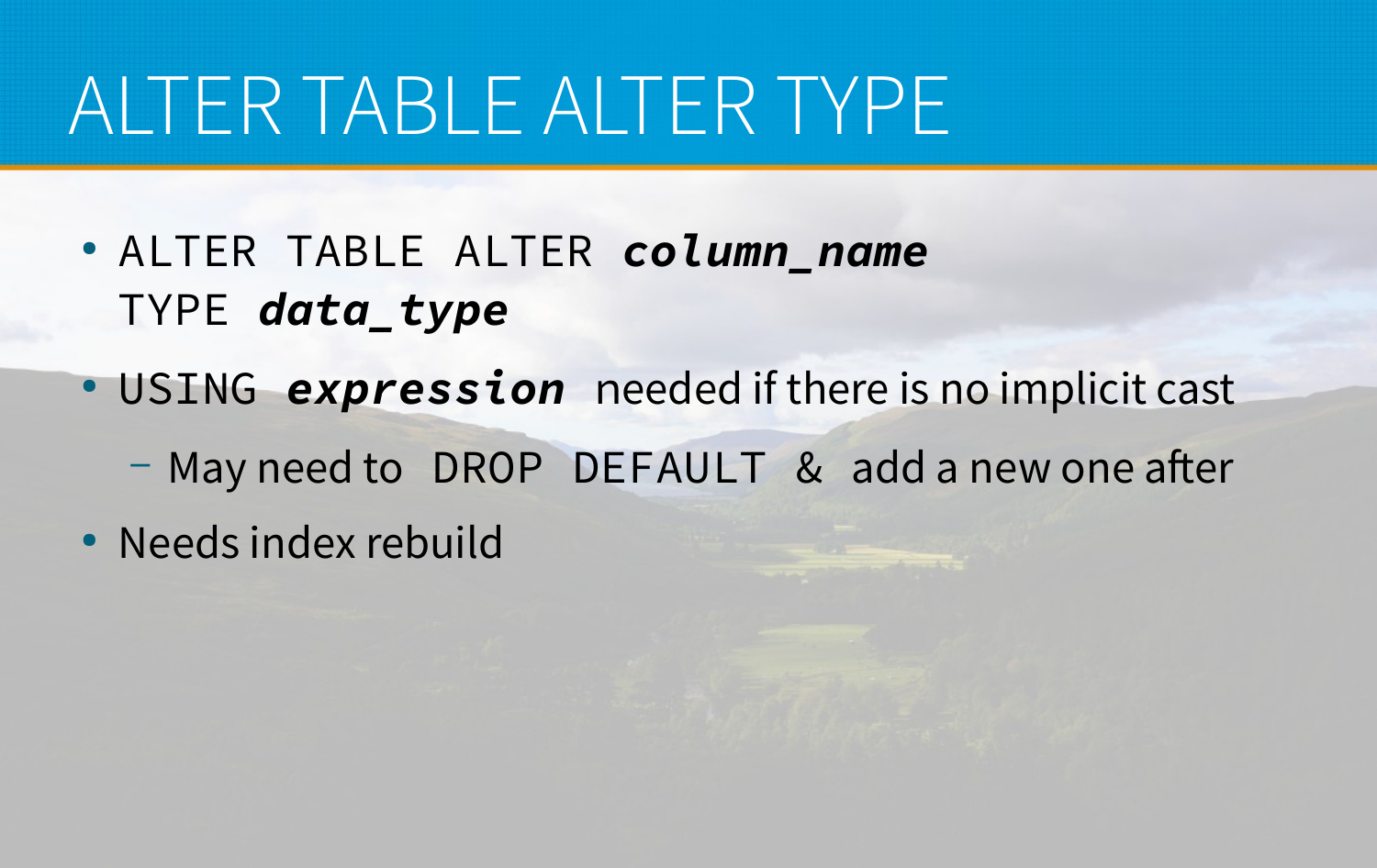## So what's the problem?

- Requires ACCESS EXCLUSIVE lock
	- No reads, writes allowed to other transactions
- Effectively prevents usage of the table in production
- Causes table rewrite, if not binary coercible
	- S L O W
	- Requires double the disk space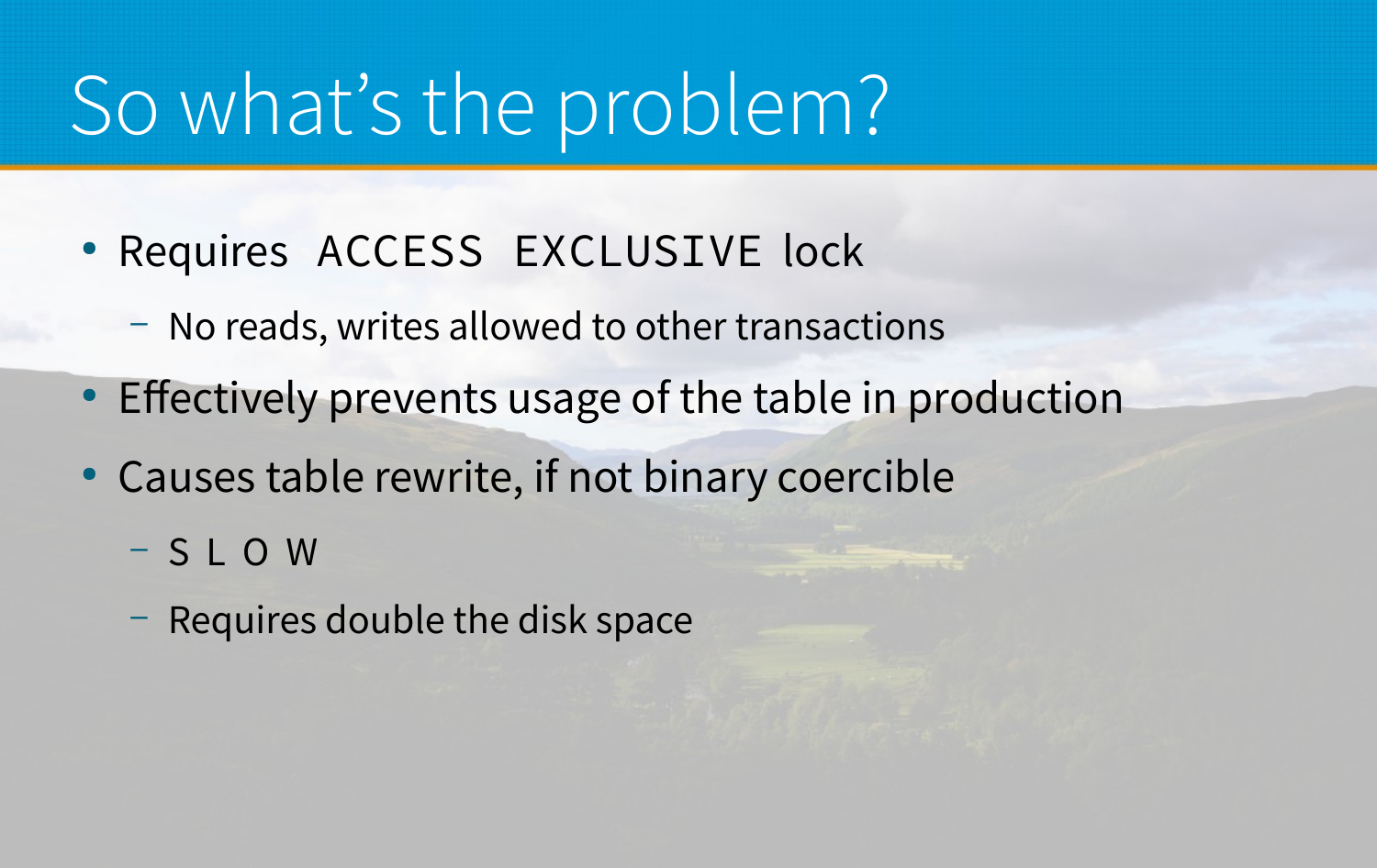## Scenario

One possible scenario

- Huge table in production (1.7B rows)
- PK column is INT, rapidly approaching 2.1B rows
- BIGINT is seen as the solution
- Not binary compatible (8 bytes vs 4 bytes)
- Cannot be taken offline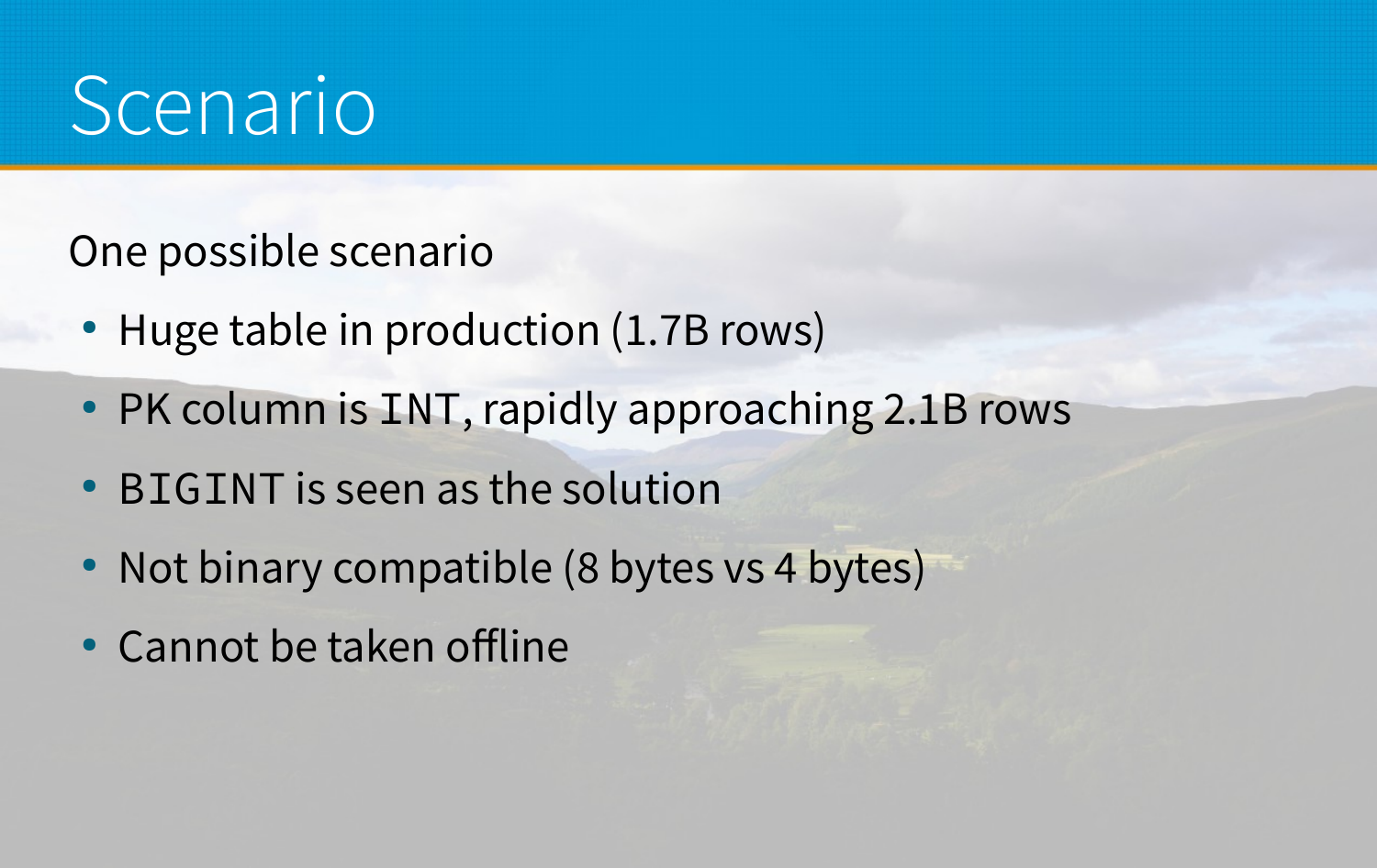## What now?

One possible concurrent solution

- Add new BIGINT column
- Write procedure to copy values to new column in batches
- Write trigger to replicate changes from old column
- Drop old column, rename new column
- Make new column PK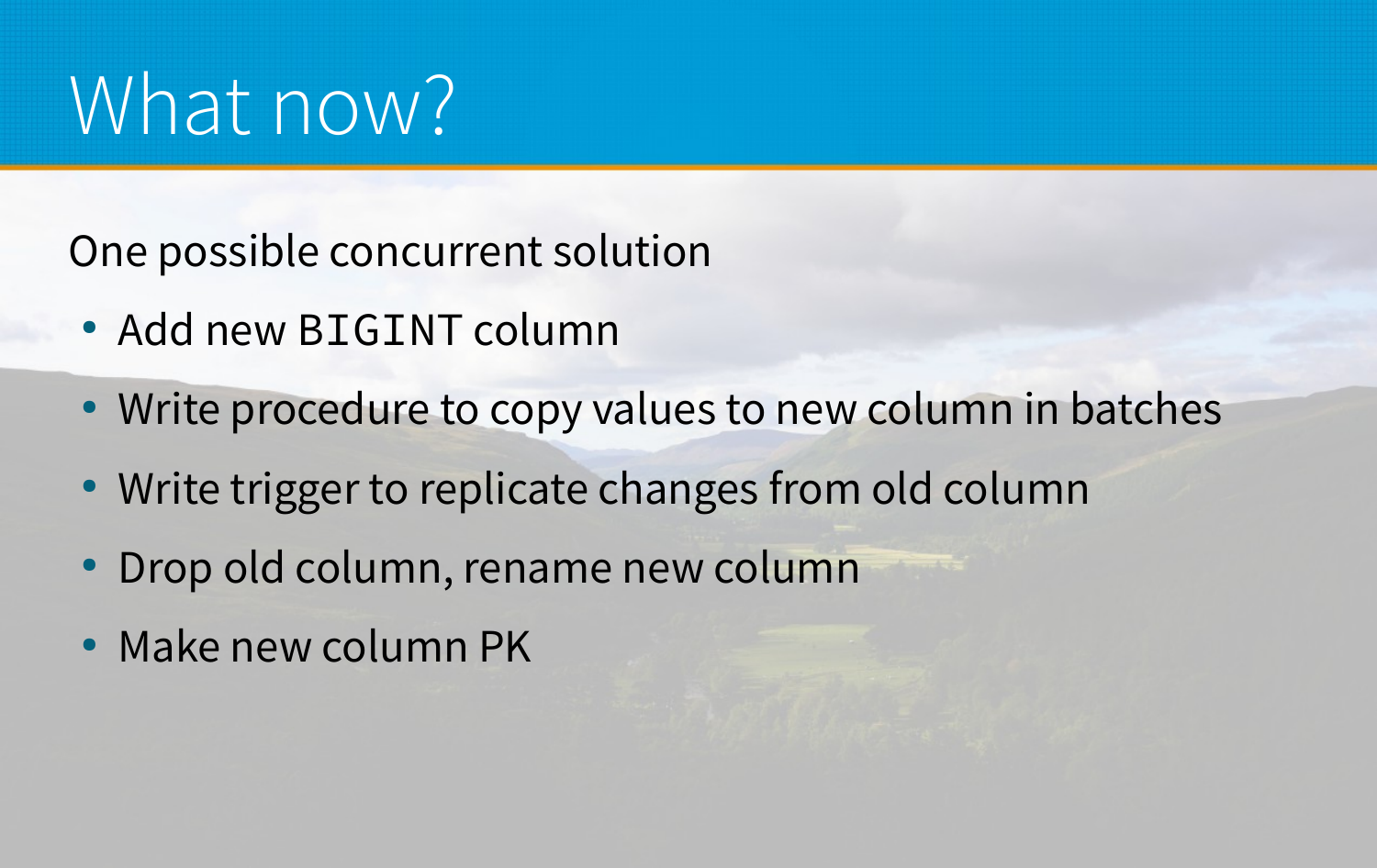## Small details

- Need to create sequence for new PK
- Need to create index for new PK
- After conversion, perform all DDL in one transaction
- Minimum possible locking/blocking

- Test system: Intel i7-9750H, 64GB RAM, NVMe SSD
- Table with 1.7\*10^9 rows of 170 bytes each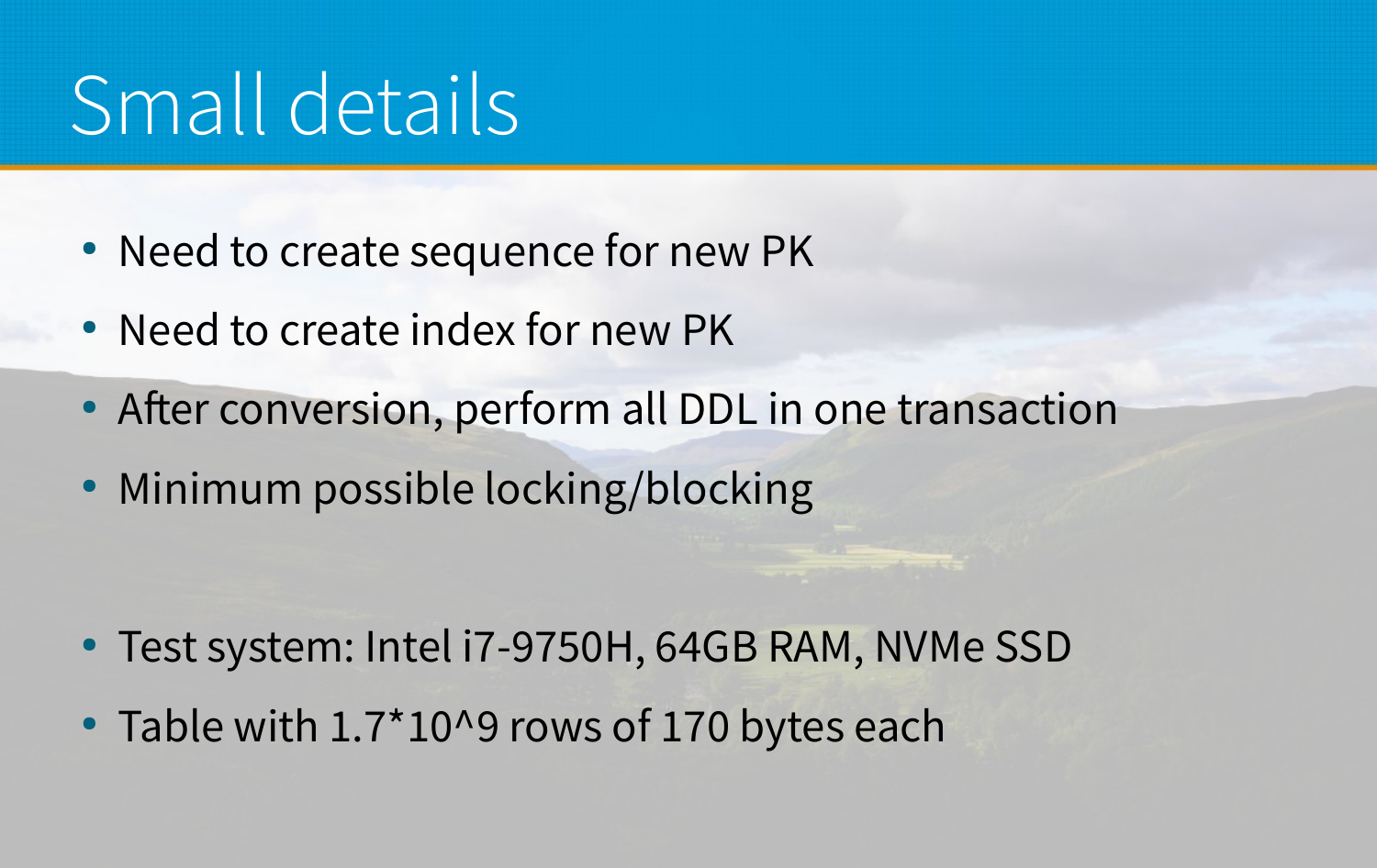## Create example data (i)

**CREATE TABLE** largetable (id **INT NOT NULL**, content **TEXT**); CREATE TABLE

**INSERT INTO** largetable **SELECT** i, 'Lorem ipsum dolor sit amet, consectetur' ' adipiscing elit. Curabitur sodales arcu' ' non pulvinar venenatis. Morbi ut enim' ' efficitur.' **FROM** generate\_series(1,1700000000) **AS** i; INSERT 0 1700000000 Time: 1945398.859 ms (32:25.399)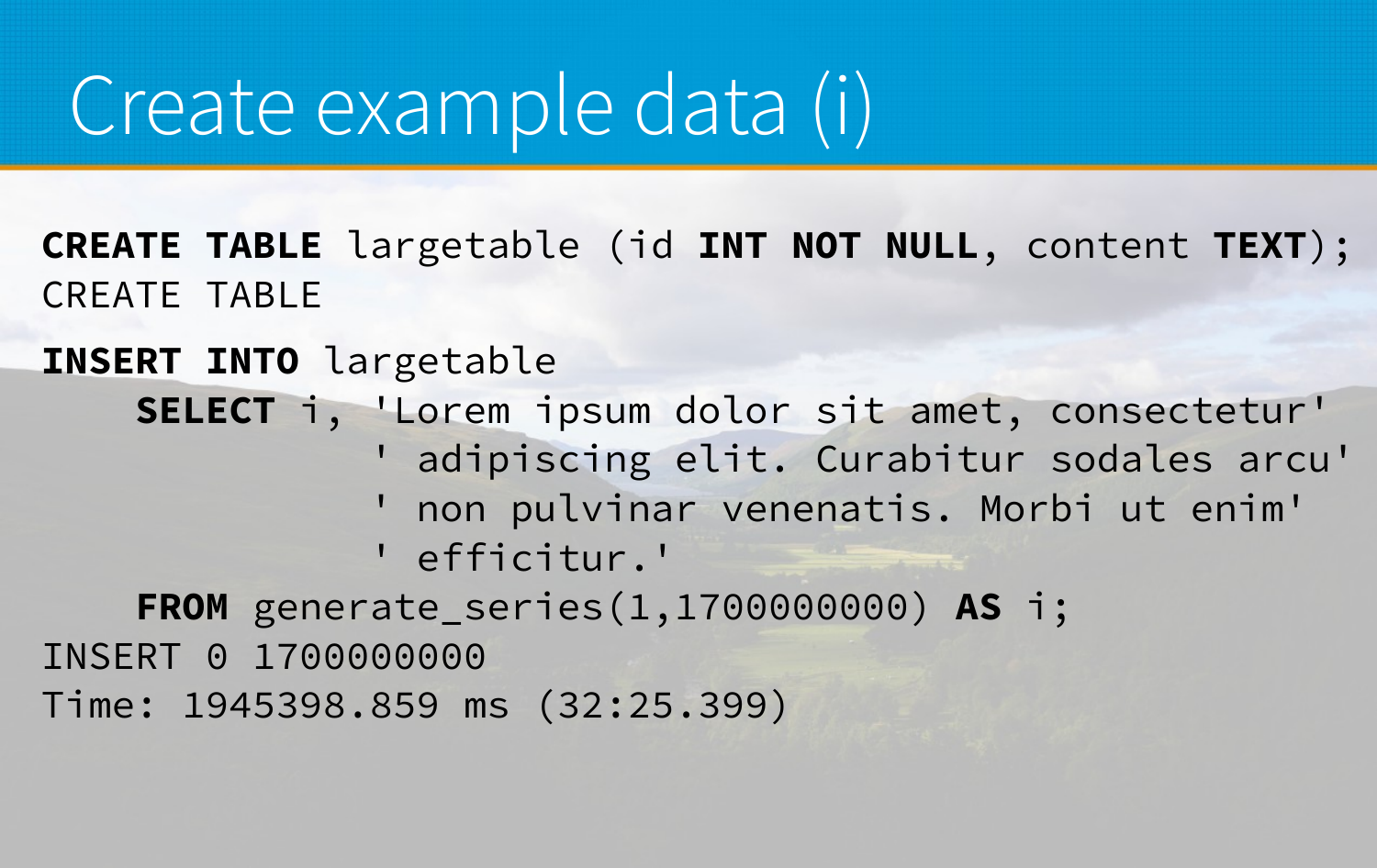#### Create example data (ii)

**CREATE SEQUENCE** largetable\_id\_seq **START** 1700000001; CREATE SEQUENCE

**ALTER TABLE** largetable **ALTER** id **SET DEFAULT** nextval('largetable\_id\_seq'); ALTER TABLE

**CREATE UNIQUE INDEX ON** largetable(id); CREATE INDEX Time: 1585770.840 ms (26:25.771)

**ALTER TABLE** largetable **ADD PRIMARY KEY USING INDEX** largetable\_id\_idx; ALTER TABLE Time: 8.534 ms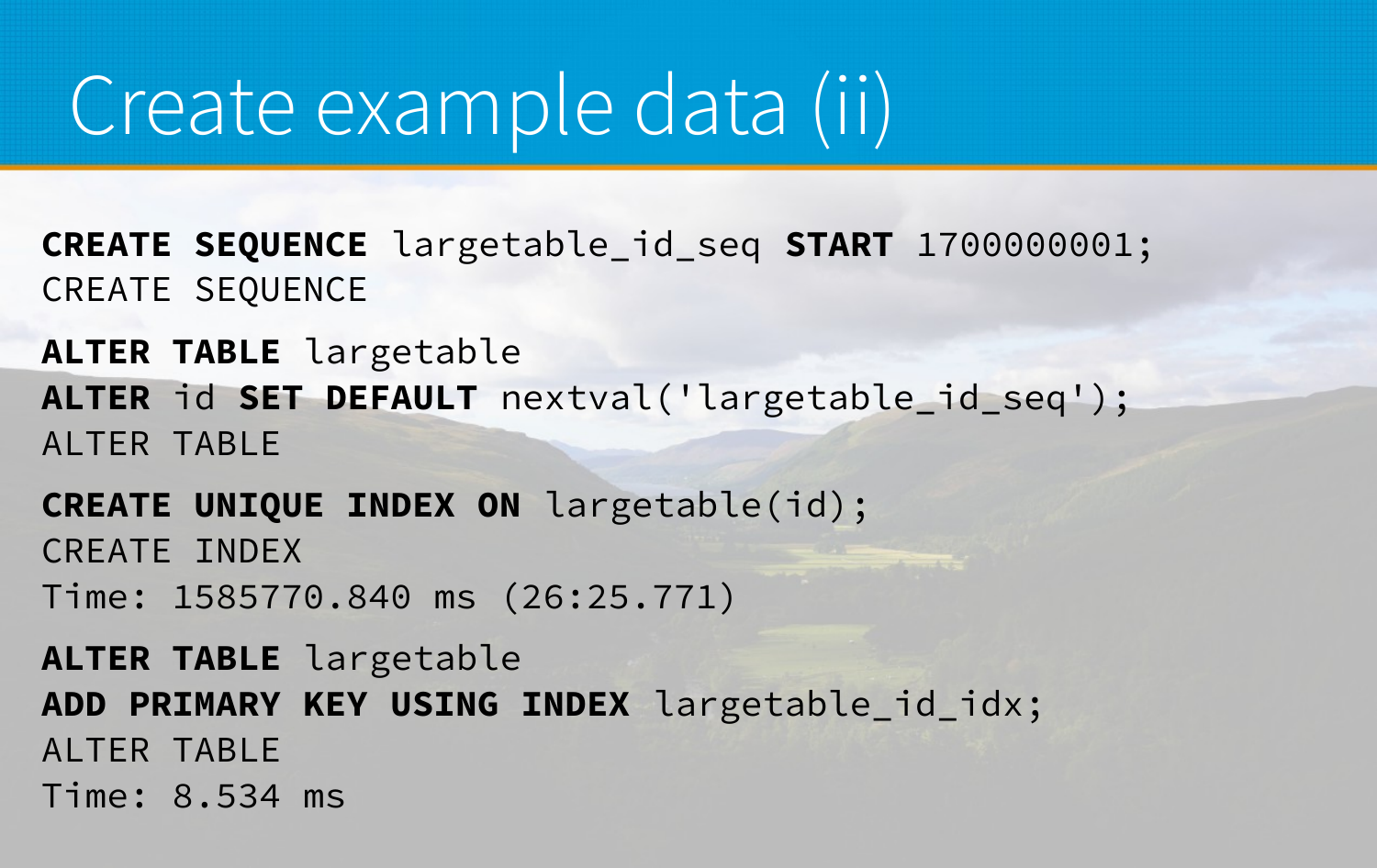## Data "in production" (i)

```
test=> \d largetable;
             Table "public.largetable"
Column | Type | Nullable | Default
          -----------------------------
 id | integer | not null | nextval('largetable_id_seq'::regclass)
content | text | |
Indexes:
    "largetable_id_idx" PRIMARY KEY, btree (id)
test=> \dt+ largetable;
                      List of relations
Schema | Name | Type | Owner | Size | Description
   --------+------------+-------+-------+--------+-------------
 public | largetable | table | test | 265 GB | 
(1 row)
```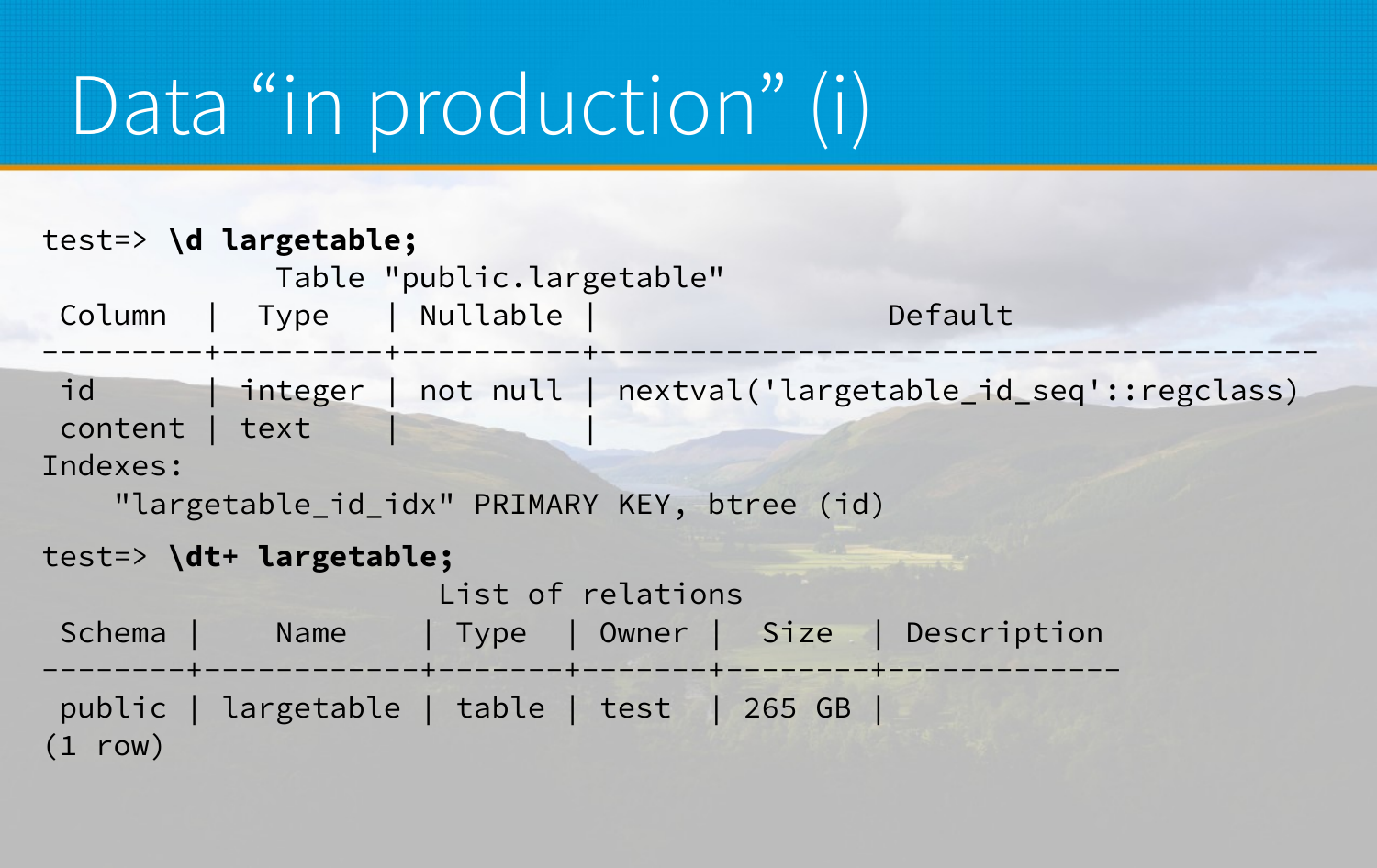## Data "in production" (ii)

|            | test=> TABLE largetable LIMIT 5; |  |  |                                                                          |  |         |  |
|------------|----------------------------------|--|--|--------------------------------------------------------------------------|--|---------|--|
| id         |                                  |  |  |                                                                          |  | content |  |
|            |                                  |  |  | 1   Lorem ipsum dolor sit amet, consectetur adipiscing elit. Curabitur s |  |         |  |
|            |                                  |  |  | 2   Lorem ipsum dolor sit amet, consectetur adipiscing elit. Curabitur s |  |         |  |
|            |                                  |  |  | 3   Lorem ipsum dolor sit amet, consectetur adipiscing elit. Curabitur s |  |         |  |
|            |                                  |  |  | 4   Lorem ipsum dolor sit amet, consectetur adipiscing elit. Curabitur s |  |         |  |
|            |                                  |  |  | 5   Lorem ipsum dolor sit amet, consectetur adipiscing elit. Curabitur s |  |         |  |
| $(5$ rows) |                                  |  |  |                                                                          |  |         |  |
|            |                                  |  |  |                                                                          |  |         |  |

test=> **SELECT** n\_live\_tup test-> **FROM** pg\_stat\_user\_tables **WHERE** relname='largetable'; n\_live\_tup

 1700000000 (1 row)

------------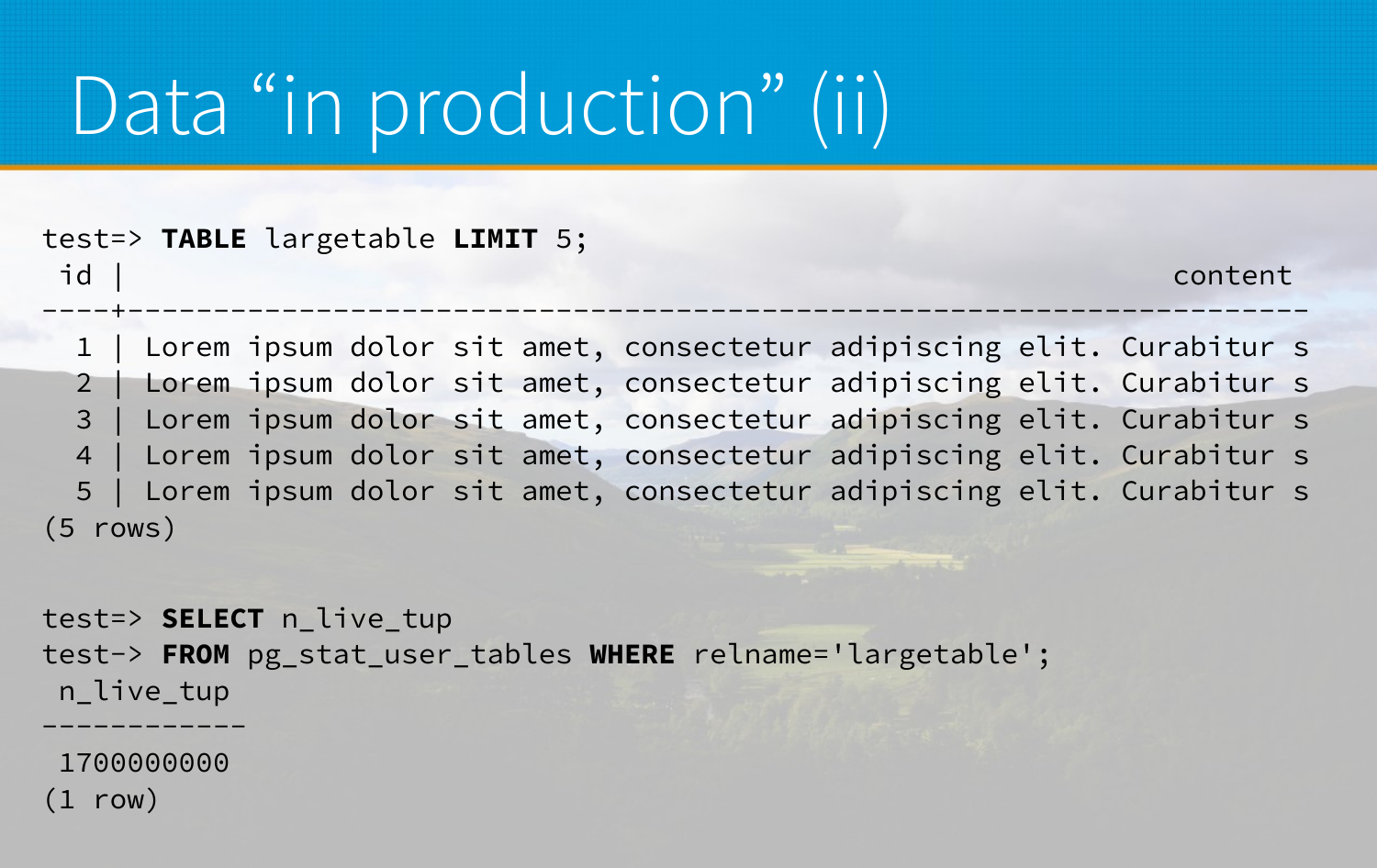## Add the new column

• With zeros (instantaneous):

**ALTER TABLE** largetable **ADD COLUMN** id\_new **BIGINT NOT NULL DEFAULT** 0; ALTER TABLE Time: 13.249 ms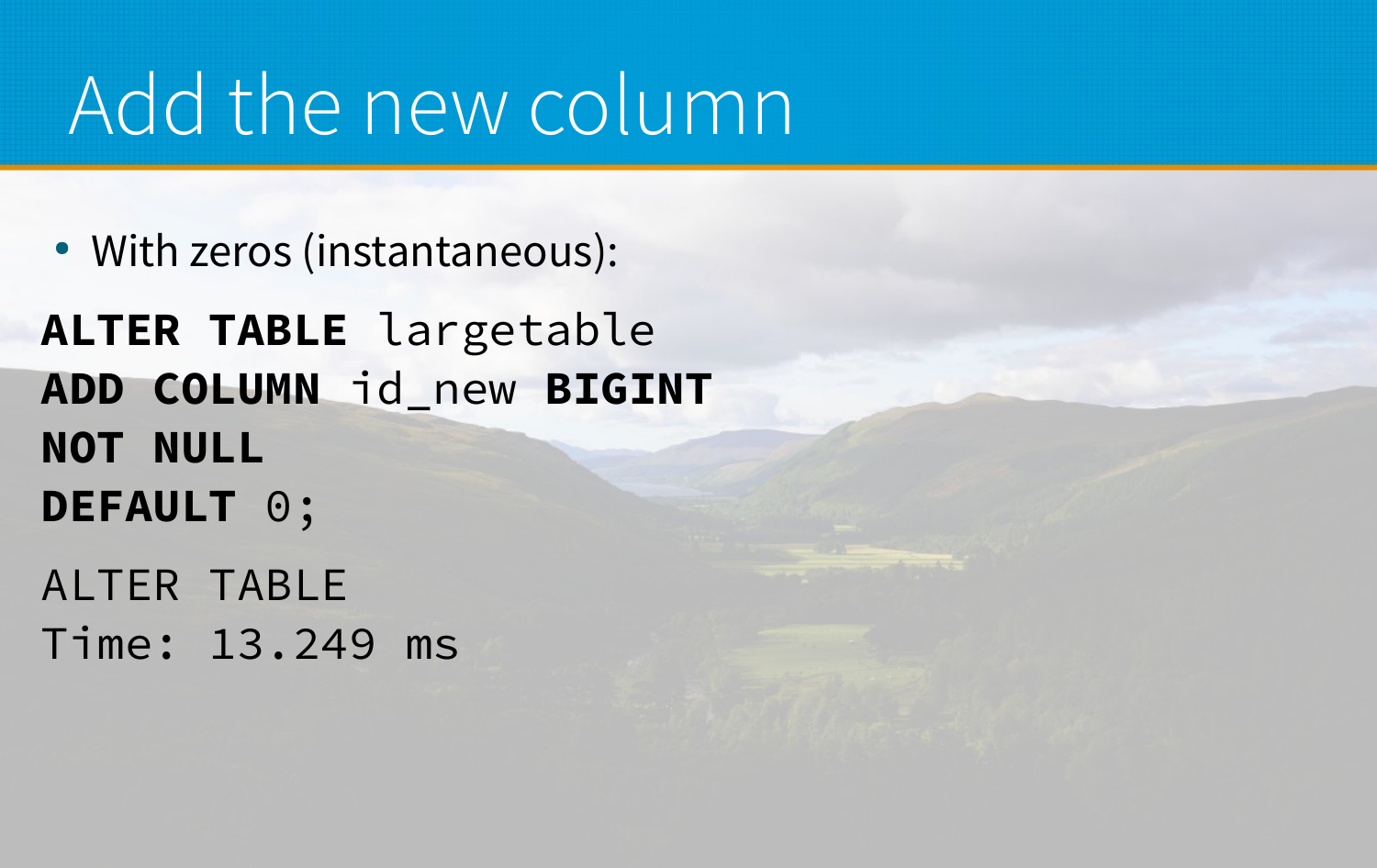## Build the trigger function

- Replicates incoming changes while conversion is running
- **CREATE FUNCTION** largetable\_trig\_func() **RETURNS TRIGGER AS** \$\$
- **BEGIN**
	- **NEW**.id\_new := **NEW**.id;
	- **RETURN NEW**;
- **END** \$\$ **LANGUAGE** plpgsql;
- CREATE FUNCTION
- Time: 21.512 ms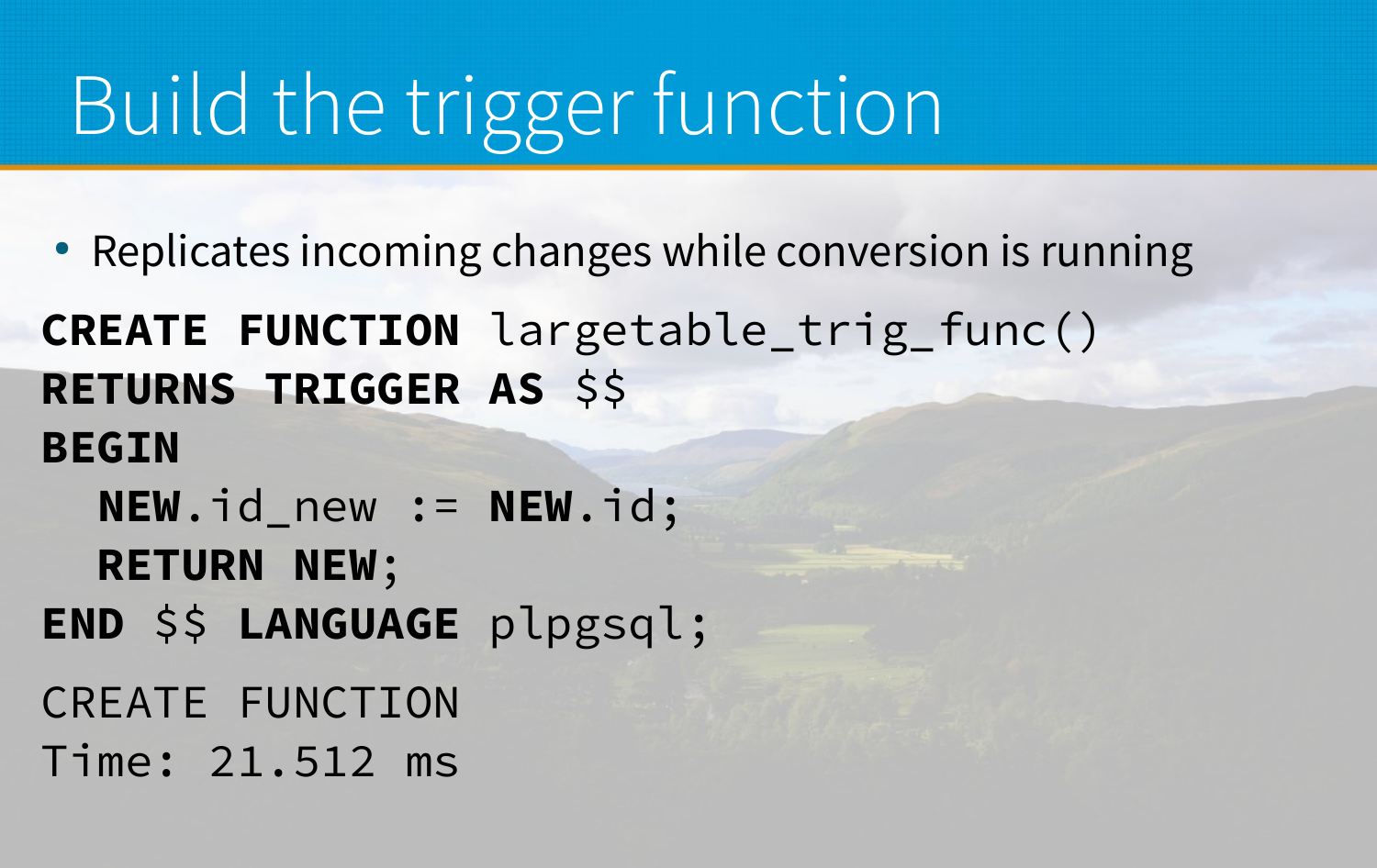## Add the trigger

- Replicates incoming changes while conversion is running
- **CREATE TRIGGER** largetable\_trig **BEFORE INSERT OR UPDATE ON** largetable **FOR EACH ROW EXECUTE FUNCTION** largetable\_trig\_func(); CREATE TRIGGER Time: 12.576 ms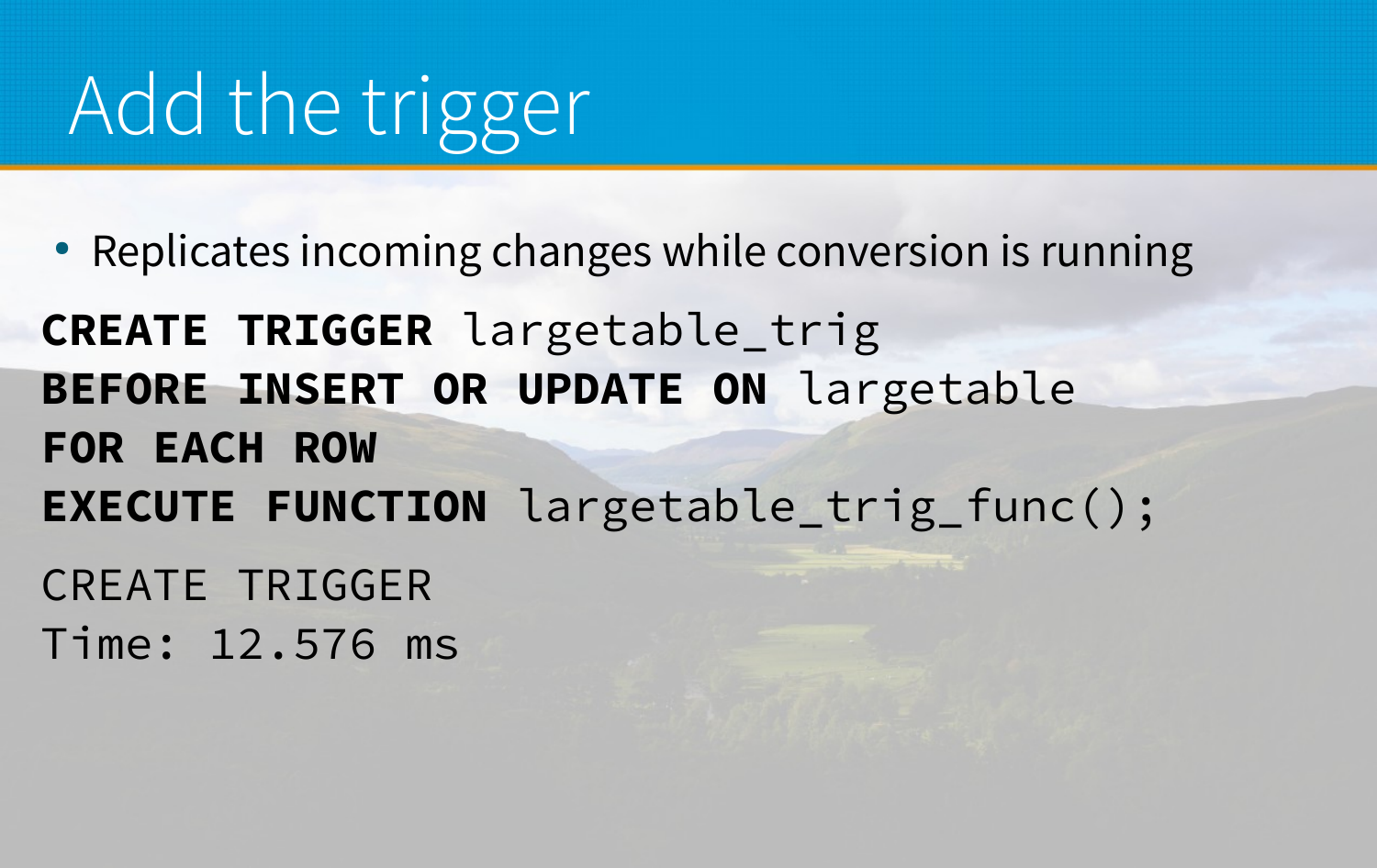#### The conversion procedure

```
CREATE PROCEDURE largetable_sync_proc() AS $$
DECLARE r RECORD;
DECLARE count BIGINT := 0;
DECLARE batchsize BIGINT := 100000;
DECLARE cur CURSOR FOR SELECT id FROM largetable;
BEGIN
   FOR r IN cur LOOP
     UPDATE largetable
     SET id_new = id
    WHERE \overline{id} = r \cdot id;
    count := count + 1;
     IF (count % batchsize = 0) THEN
     COMMIT;
     END IF;
   END LOOP;
   COMMIT;
   RETURN;
END $$ LANGUAGE plpgsql;
```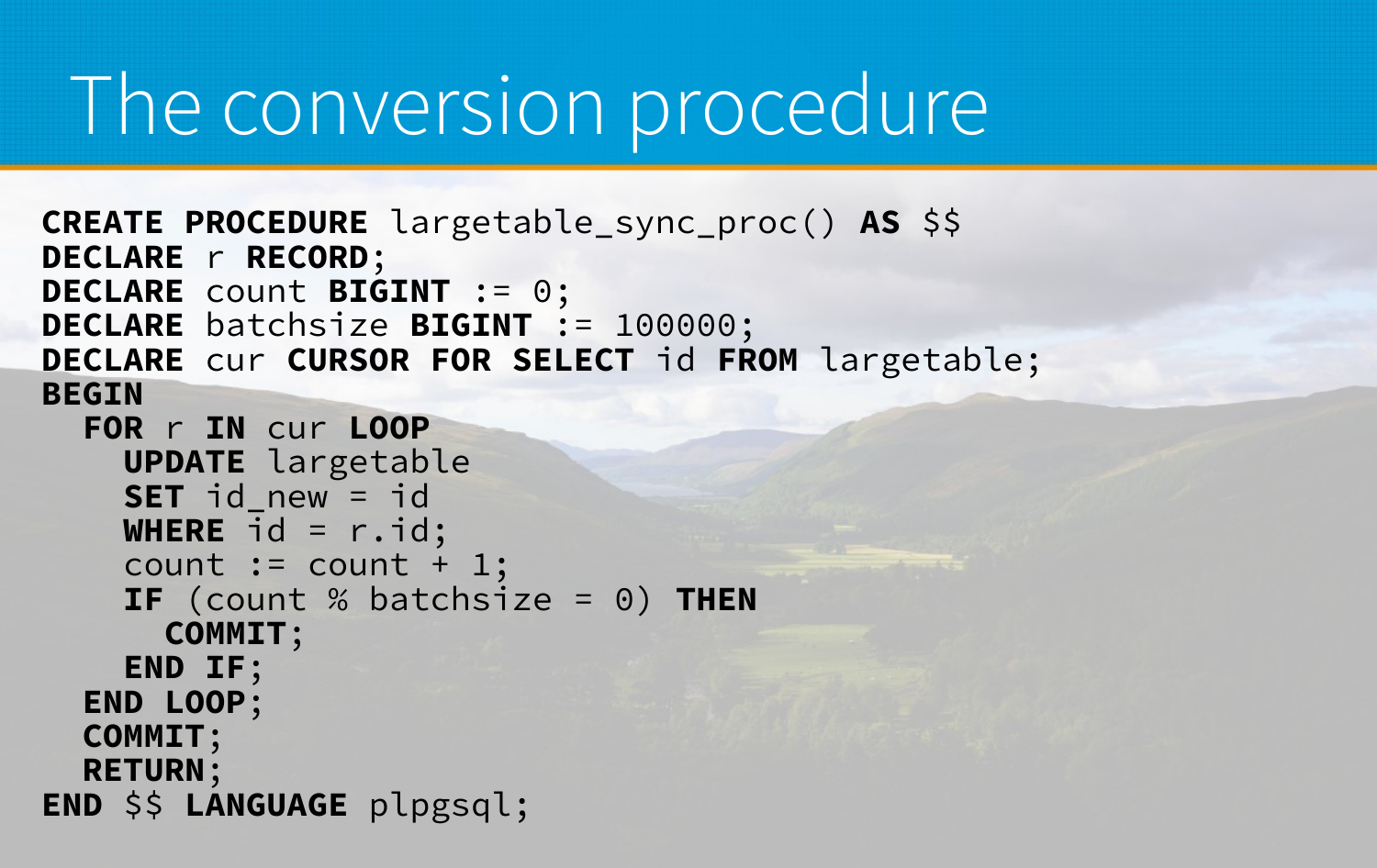## … with progress notices

```
… BEGIN
   FOR r IN cur LOOP
     UPDATE largetable
     SET id_new = id
    WHERE id = r.id;count := count + 1;
     IF (count % batchsize = 0) THEN
       IF (count % (batchsize * 10) = 0) THEN
         RAISE NOTICE '% rows done', count;
       END IF;
       COMMIT;
     END IF;
   END LOOP;
   COMMIT;
   RETURN;
END …
```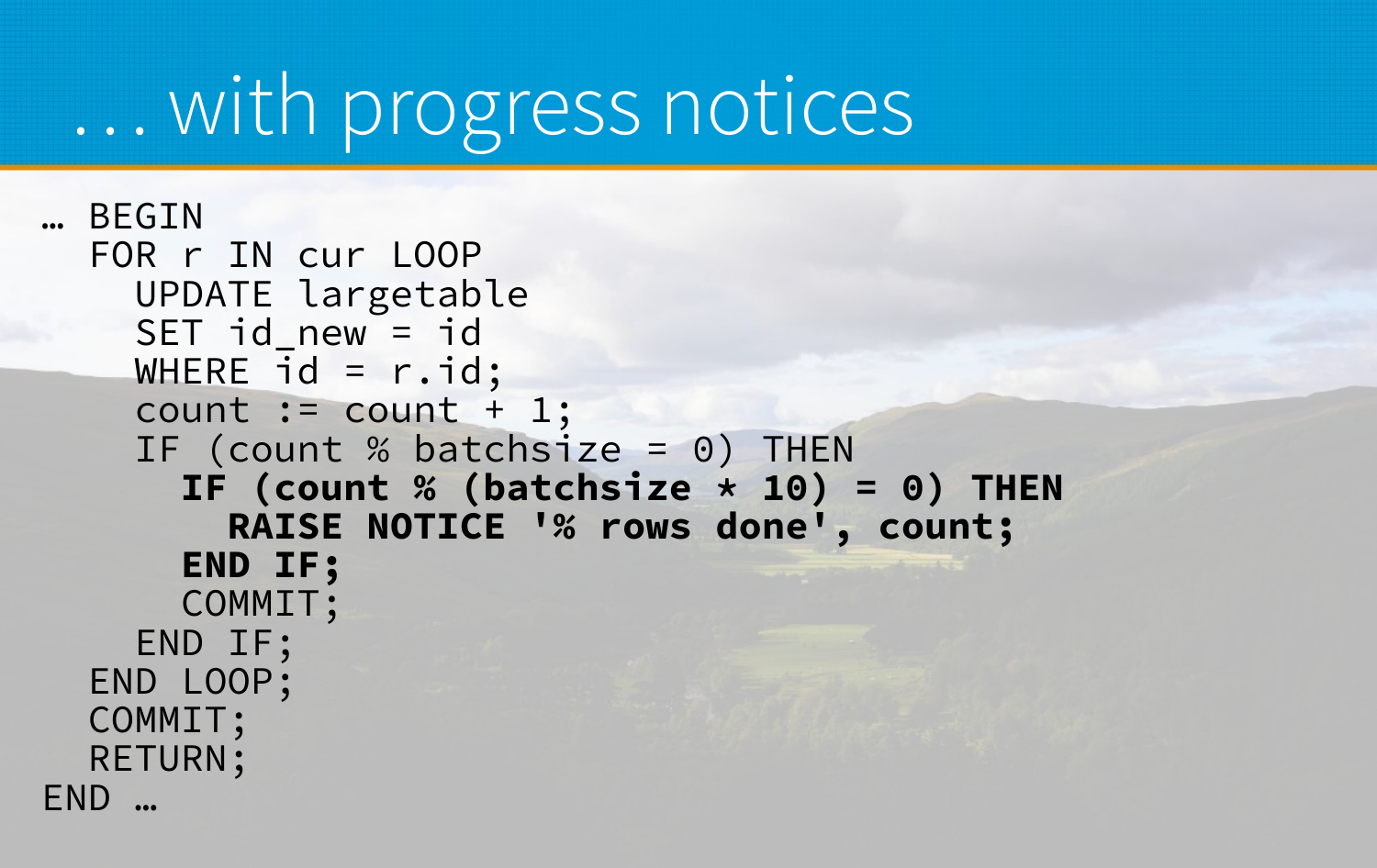## Do it!

#### test=> **CALL** largetable\_sync\_proc(); NOTICE: 1000000 rows done

- 
- NOTICE: 2000000 rows done
- NOTICE: 3000000 rows done

…

 $...$ 

…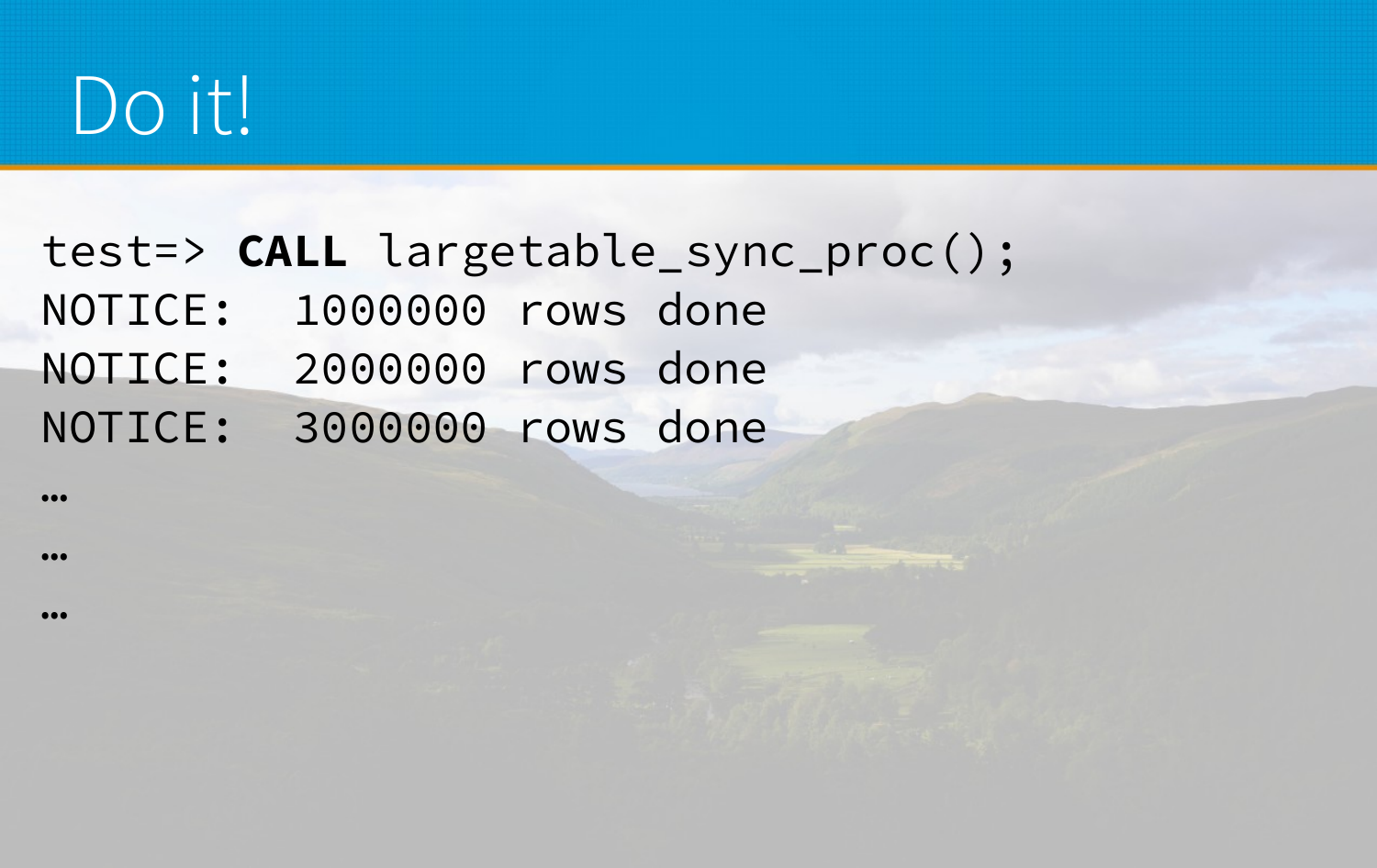## Is it blocking anything?

#### test=> **SELECT** id **FROM** largetable test-> **TABLESAMPLE** bernoulli(1) **LIMIT** 1 **\watch** 1;

| 5600006 |  |                                         |  |  |
|---------|--|-----------------------------------------|--|--|
| (1 row) |  |                                         |  |  |
|         |  | Thu 14 Jan 2021 09:09:43 GMT (every 1s) |  |  |
| id      |  |                                         |  |  |
|         |  |                                         |  |  |
| 6900014 |  |                                         |  |  |

row)

 $\mathbf{i}$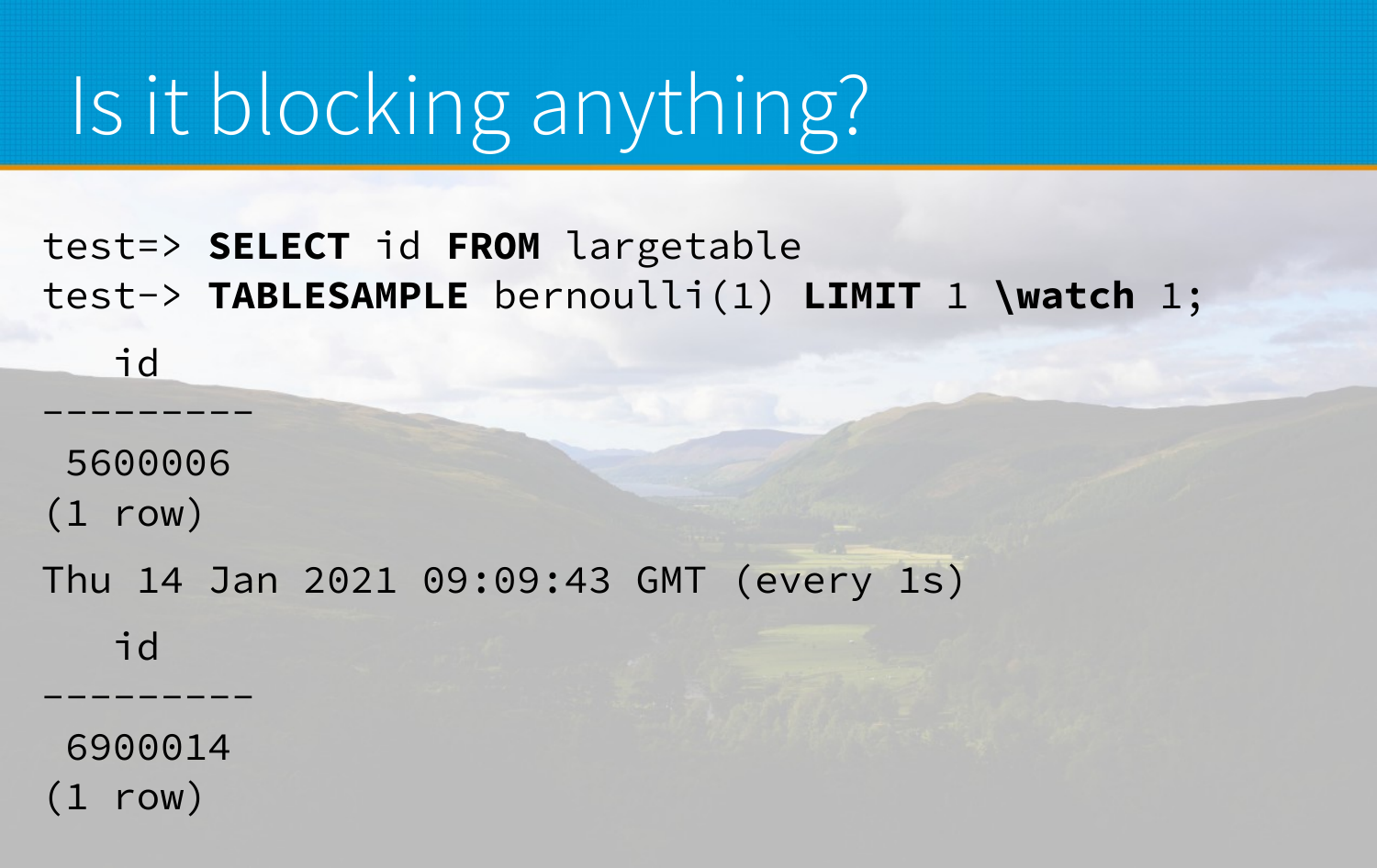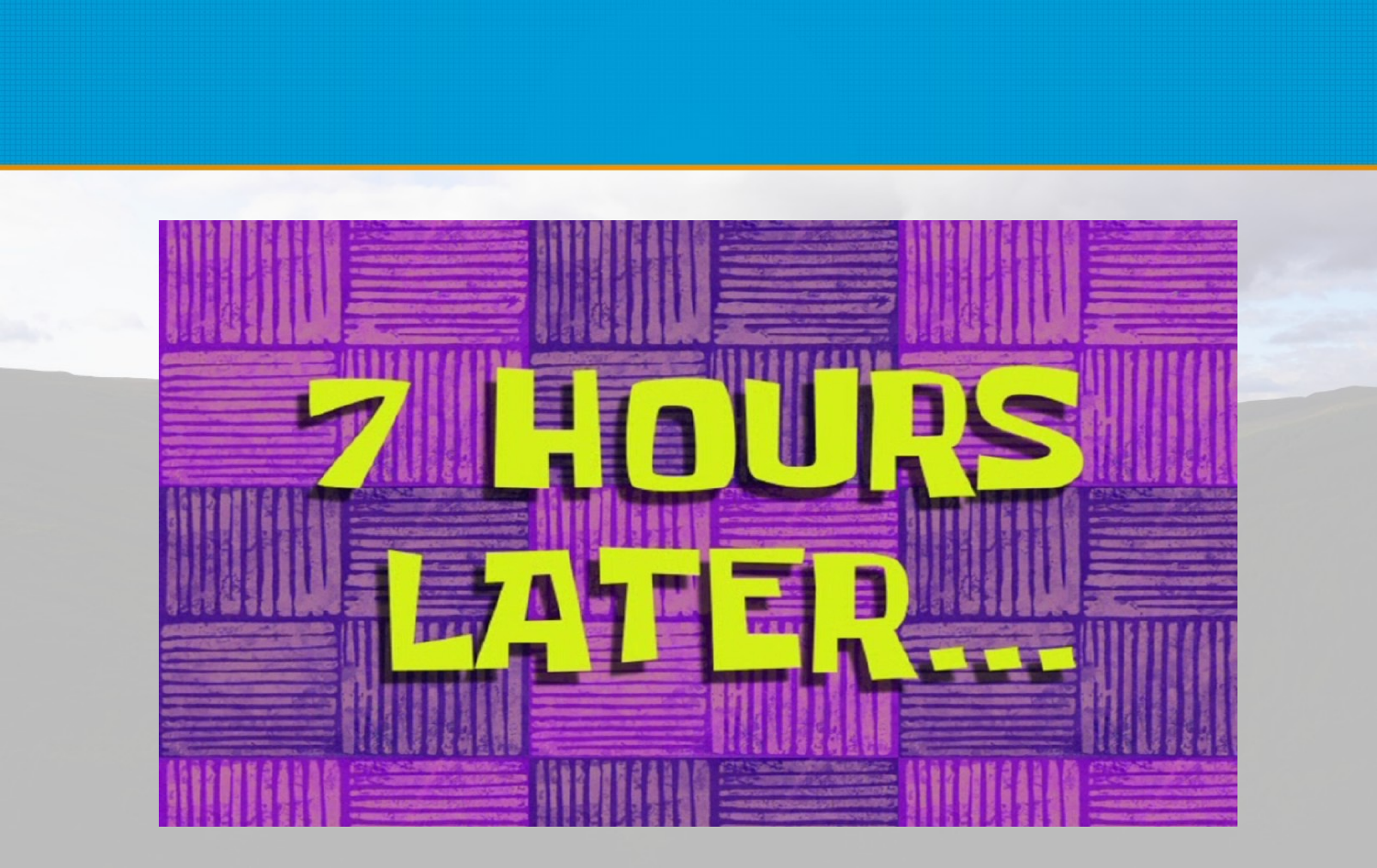test=> **CALL** largetable\_sync\_proc(); NOTICE: 1000000 rows done NOTICE: 2000000 rows done NOTICE: 3000000 rows done

NOTICE: 1698000000 rows done

- NOTICE: 1699000000 rows done
- NOTICE: 1700000000 rows done

#### CALL

…

…

 $...$ 

Time: 25583914.664 ms (07:06:23.915)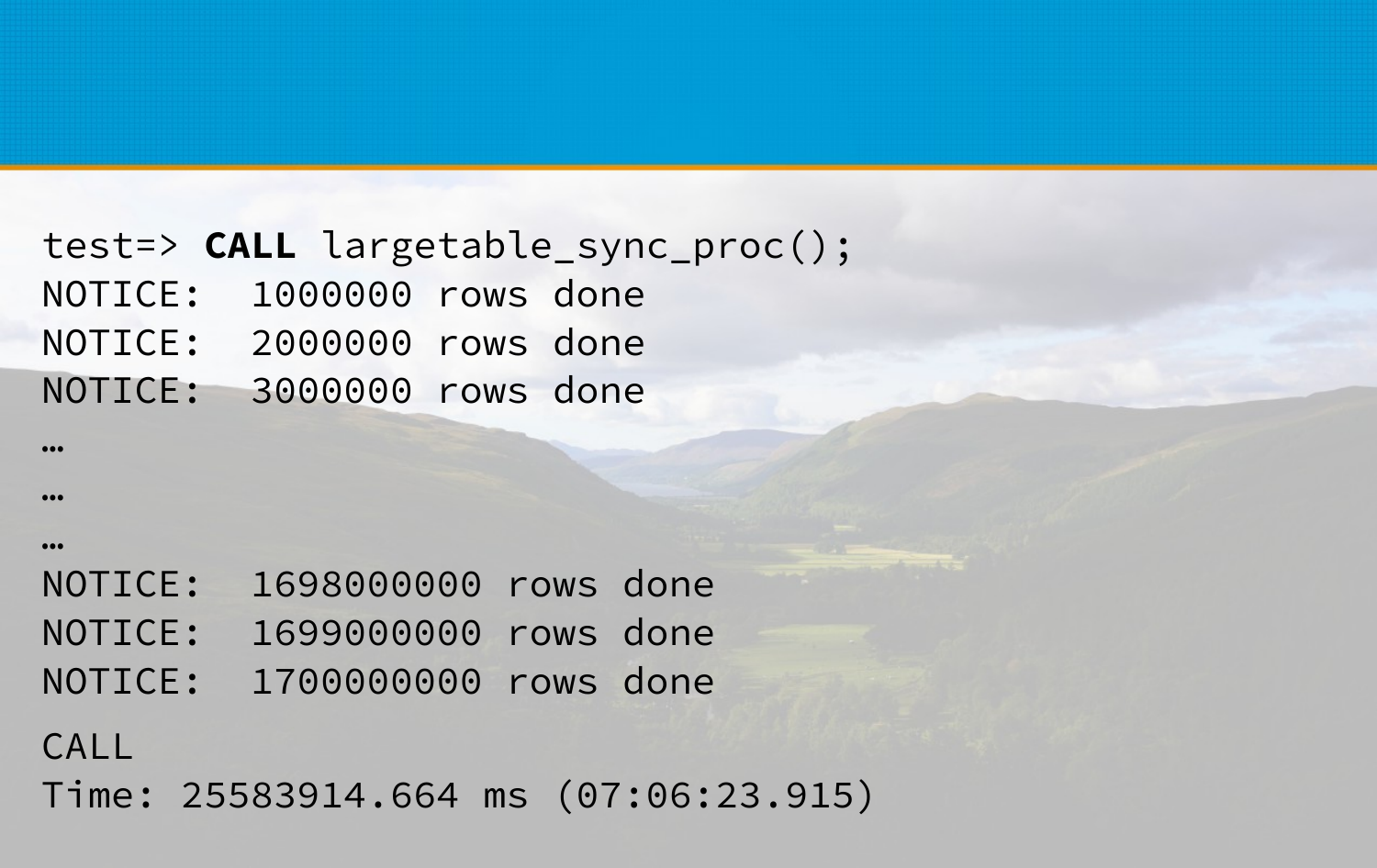#### Our table now looks like:

#### test=> **TABLE** largetable **LIMIT** 5;

| id     | content                                                                                                                                                                                                                                                   | id_new                                         |
|--------|-----------------------------------------------------------------------------------------------------------------------------------------------------------------------------------------------------------------------------------------------------------|------------------------------------------------|
| 100004 | 100001 Lorem ipsum dolor sit amet, consectetur<br>100002   Lorem ipsum dolor sit amet, consectetur  <br>100003   Lorem ipsum dolor sit amet, consectetur<br>  Lorem ipsum dolor sit amet, consectetur<br>100005   Lorem ipsum dolor sit amet, consectetur | 100001<br>100002<br>100003<br>100004<br>100005 |

(5 rows)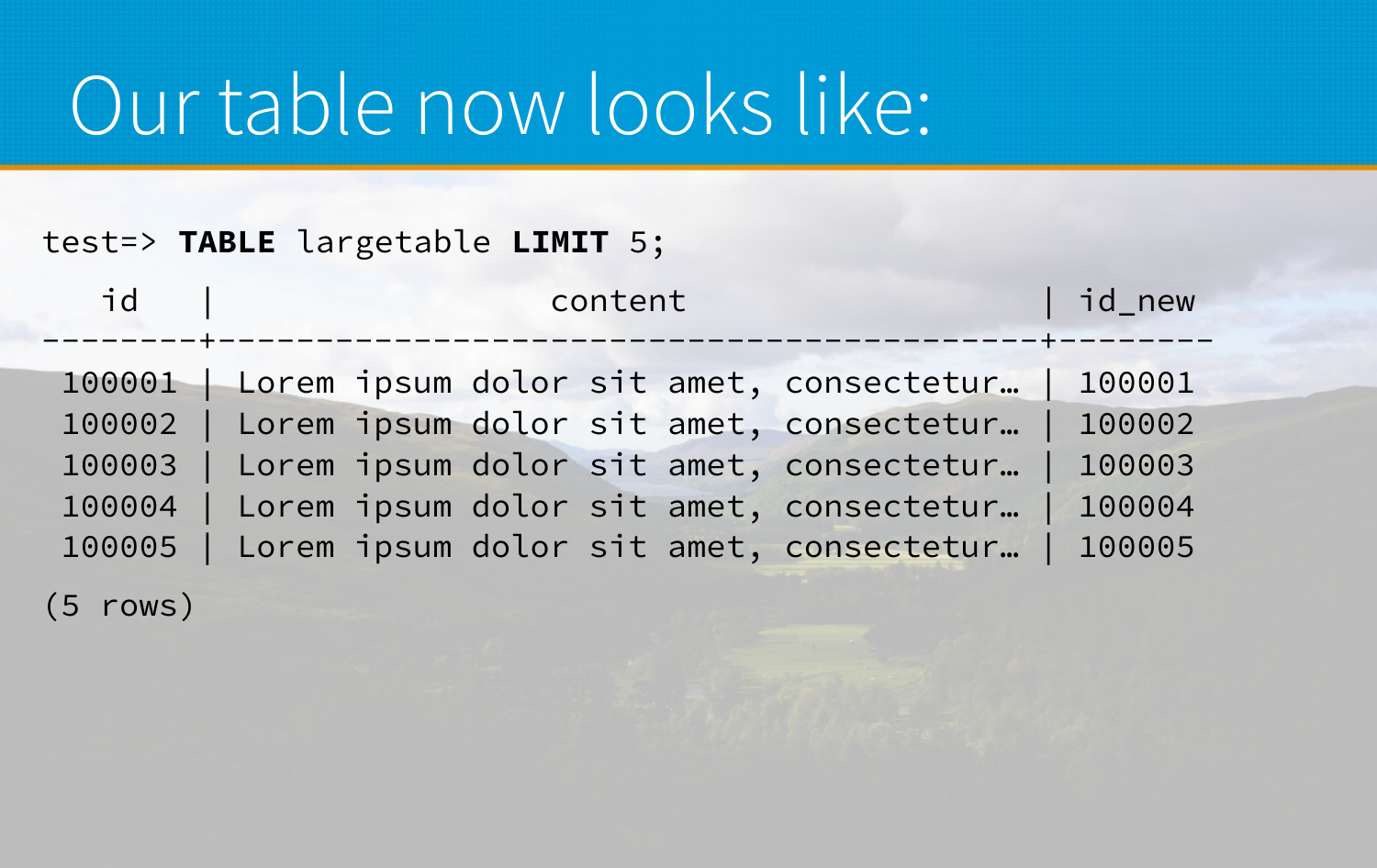## Create index for PK

**CREATE UNIQUE INDEX CONCURRENTLY** largetable\_id\_new\_idx **ON** largetable(id\_new);

CREATE INDEX Time: 4662236.271 ms (01:17:42.236)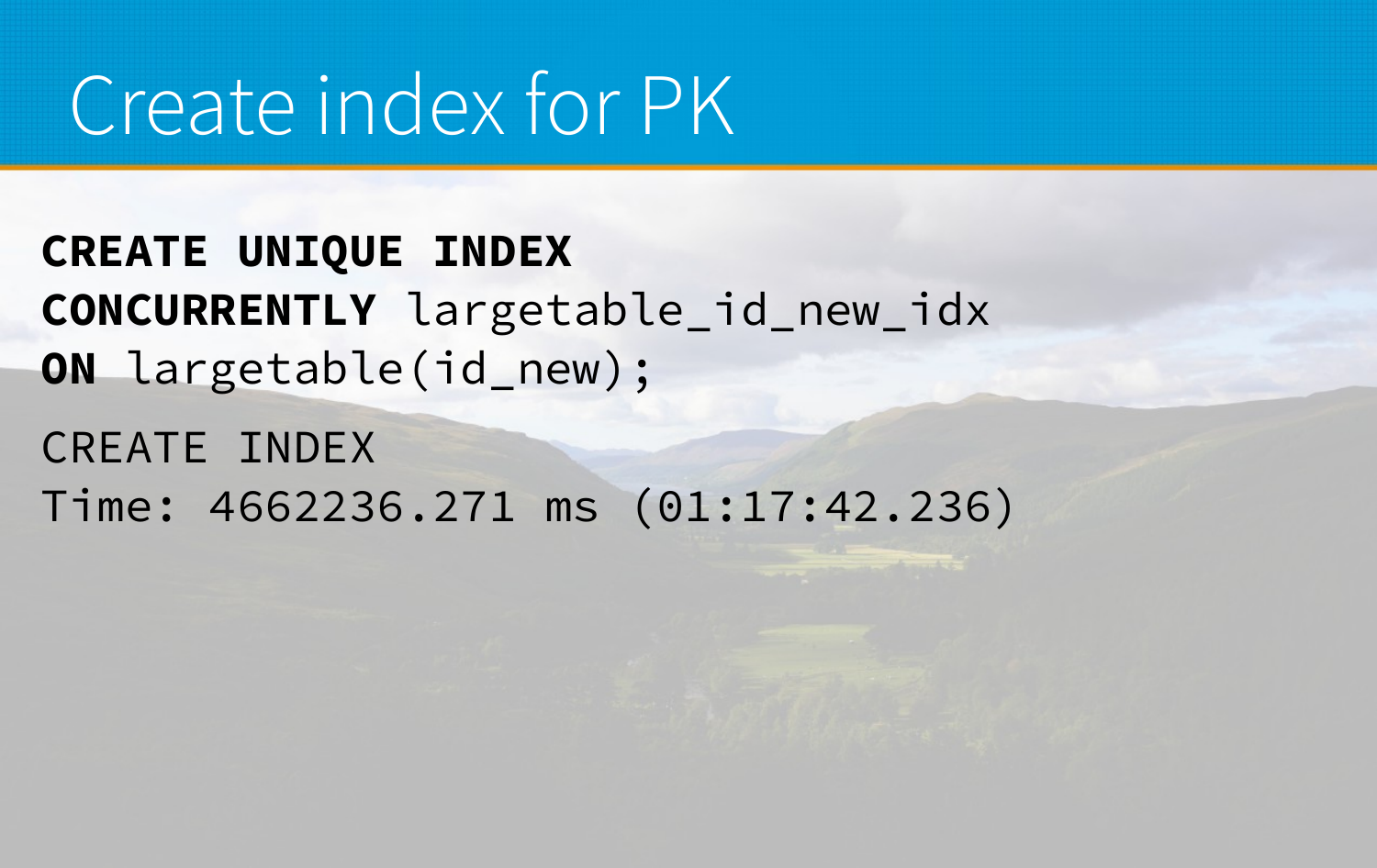## And now all the DDL!

```
DO $$
DECLARE new_start BIGINT;
BEGIN
SELECT max(id) + 1 FROM largetable INTO new_start;
EXECUTE 'CREATE SEQUENCE largetable_id_bigint_seq '
         'START ' || new_start;
ALTER TABLE largetable ALTER id_new 
   SET DEFAULT nextval('largetable_id_bigint_seq');
ALTER TABLE largetable DROP id;
ALTER TABLE largetable RENAME id_new TO id;
ALTER TABLE largetable ADD CONSTRAINT largetable_id_pkey 
   PRIMARY KEY USING INDEX largetable_id_new_idx;
DROP TRIGGER largetable_trig ON largetable;
COMMIT;
END $$ LANGUAGE plpgsql;
```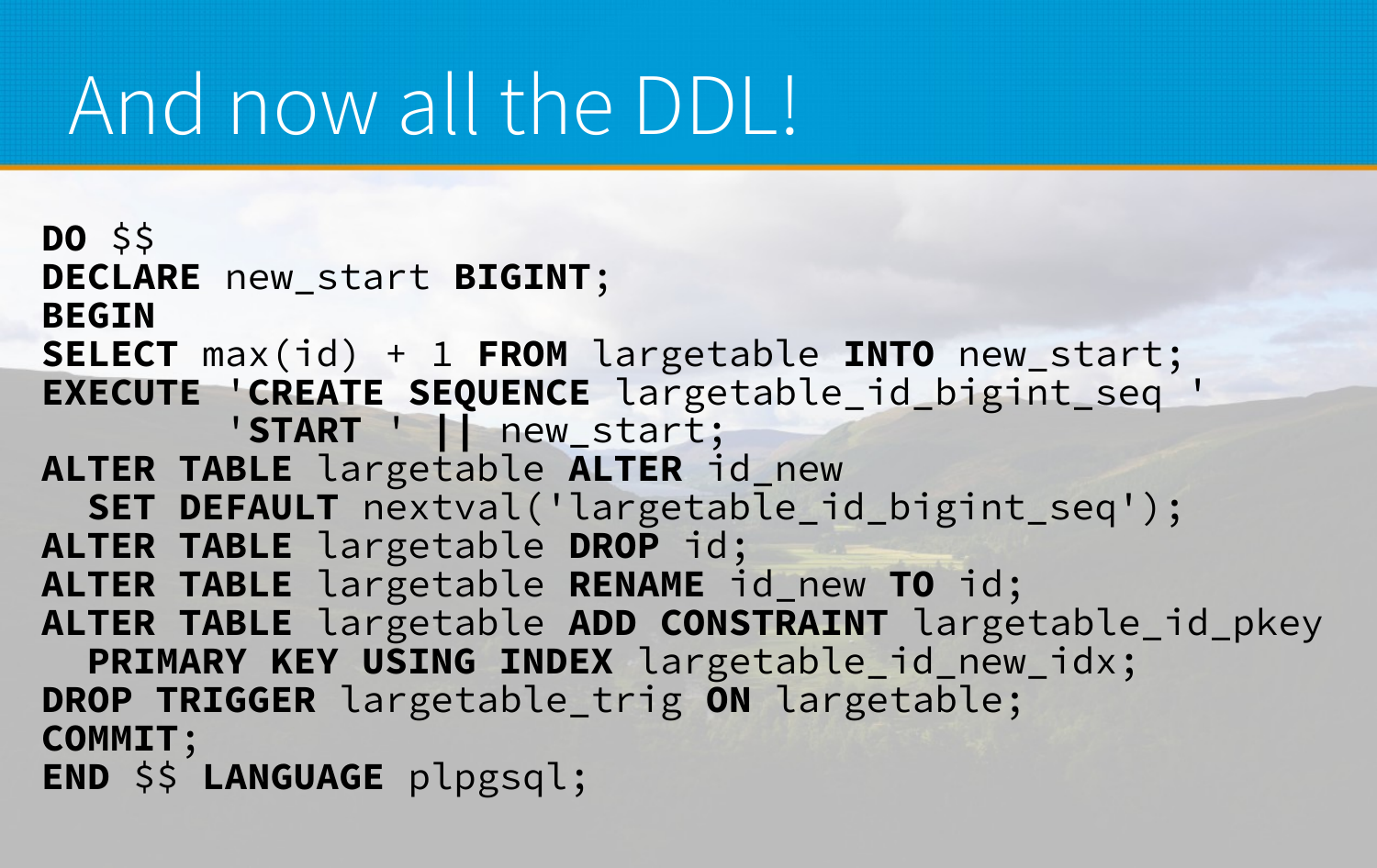## All done!

NOTICE: ALTER TABLE / ADD CONSTRAINT USING INDEX will rename index "largetable\_id\_new\_idx" to "largetable\_id\_pkey"

DO

Time: 451.049 ms